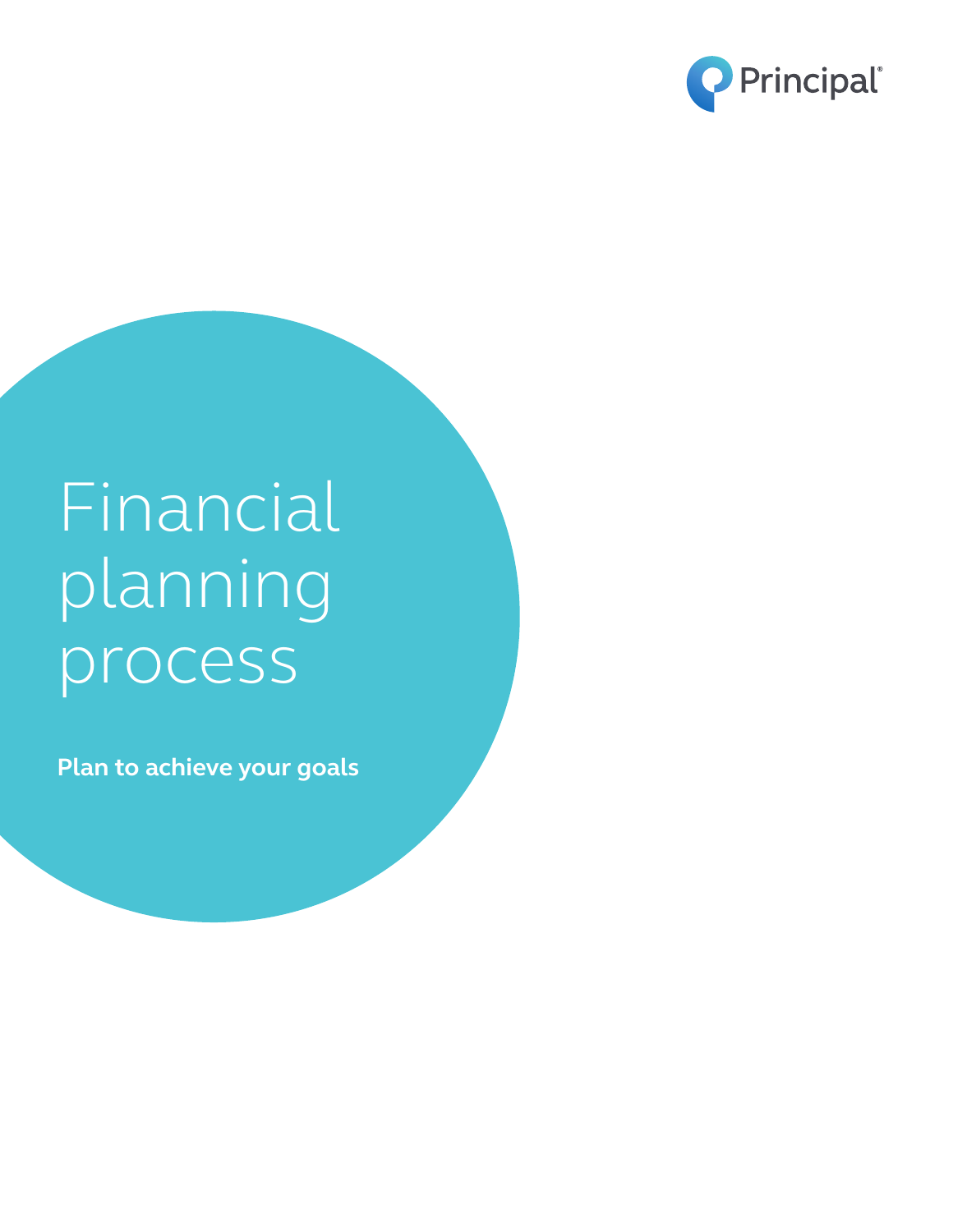No matter what you're working toward, a financial plan can provide a roadmap to help get you there.

### Your goals. Your plan.

Financial planning is about helping you achieve your goals. The process is concise, and you work one-on-one with an advisor who helps keep it manageable. You start by answering a few questions to create a picture of where you are today and what your goals are for the future. From there, your advisor works with you to create a plan to help put your goals within reach. You can receive guidance on everything from asset allocation to estate planning—all packaged into a single written plan.

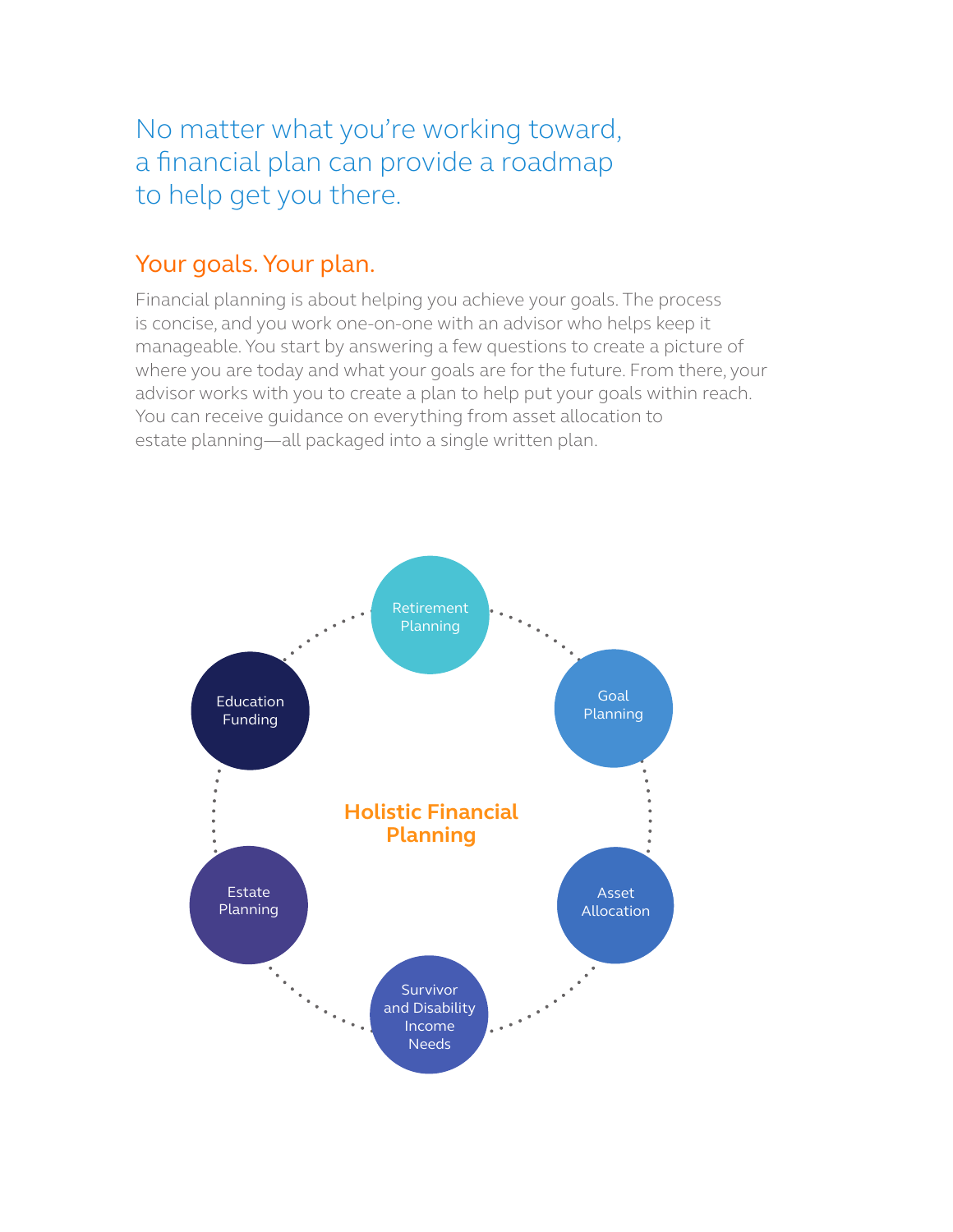## Your advisor

Your financial planning experience will be guided by a skilled advisor who'll walk you through a step-by-step process that includes:

- Step 1: Gathering Information
- Step 2: Analyzing your financial status and assessing your goals
- Step 3: Developing your customized financial plan
- Step 4: Presenting your financial plan to you
- Step 5: Implementing your plan upon your request

#### Step 6: Reviewing your plan to keep it aligned with your goals

In addition to working through the planning steps with you, your advisor will provide individualized support—answering questions and providing guidance specific to your unique financial picture. Once your plan is created, your advisor will continue working with you to keep your plan aligned with your goals. And, if you set new goals down the road, you can count on your advisor to understand where you're headed and to help get you there.

## Freqently Asked Questions

#### As you get started, here are a few questions you may want to consider:

- **Q:** What fees will I be charged for the financial planning process?
- **A:** Your advisor will charge you an hourly or flat fee for the time and knowledge provided. All fees associated with the planning process will be discussed during Step 1.
- **Q:** Once the planning process is complete, am I required to implement the plan?
- **A:** Throughout the planning process, your advisor will offer suggestions for solutions to help you meet your financial goals. These solutions will be detailed within your financial plan, and your advisor will help ensure that you understand any benefits and risks associated with them. Once the planning process is complete, you can decide if you want to implement the plan. However, you're under no obligation to implement at any time during the planning process or even after you've received your financial plan.
- **Q:** If I decide to implement my financial plan, what fees will I be expected to pay?
- **A:** If you decide to purchase financial products, your advisor will make you aware of any applicable fees or commissions prior to purchase.
- **Q:** Can I request to have certain types of investments included in my financial plan recommendation?
- **A:** Yes. As you work with your advisor to create and implement your financial plan, mention any types of investments that interest you. Principal Securities offers a wide range of investment types for your consideration, and also offers you the services of other well-known investment advisers.